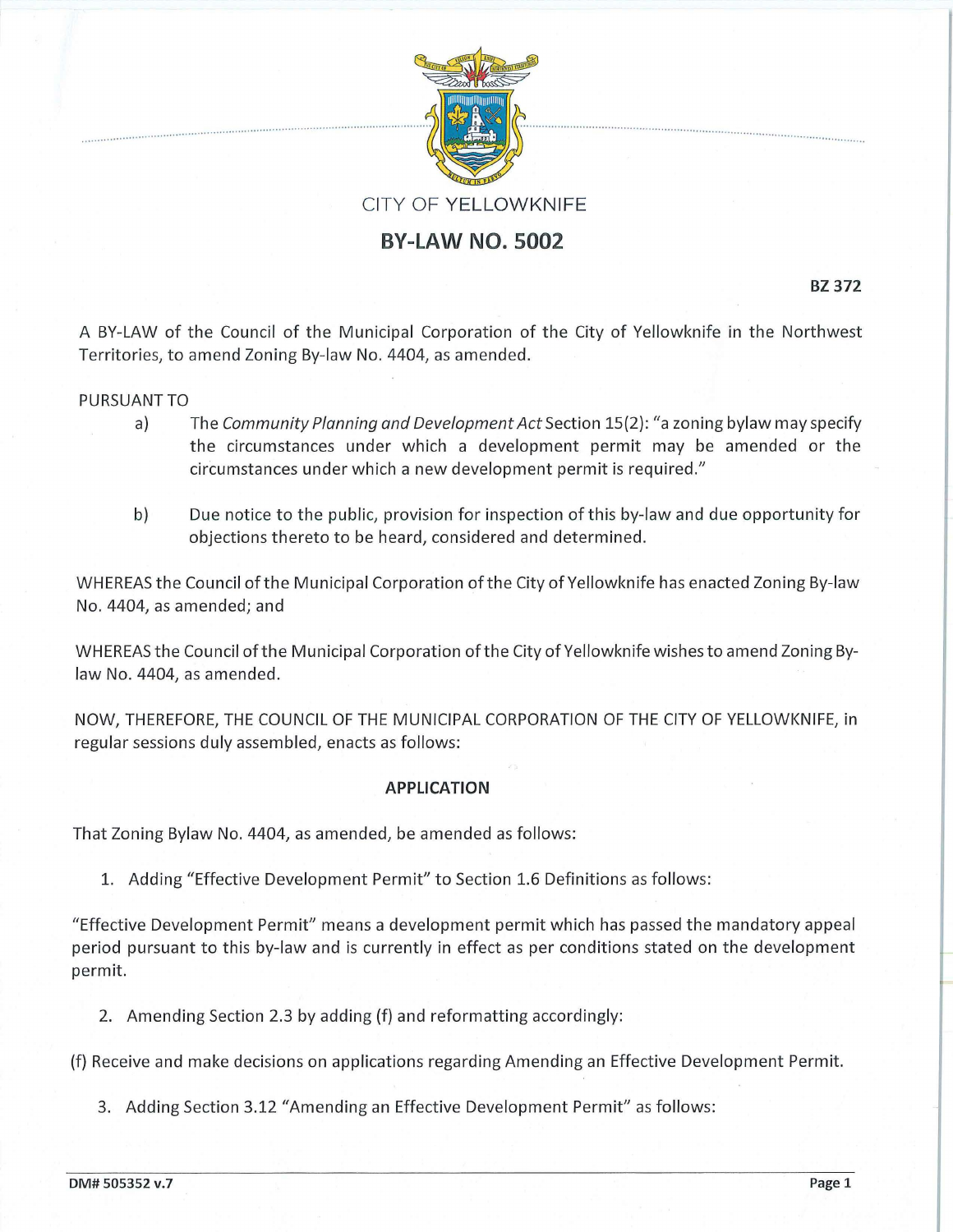#### **By-law No. 5002 BZ-372**

## **3.12 Amending an Effective Development Permit**

- (1) An Effective Development Permit may be amended by the Planning Administrator provided that:
	- (a) The request complies with all applicable regulations of this by-law;
	- (b) The amendment is directly related to the uses and conditions of the Effective Development Permit;
	- (c) There is no change in use.
- (2) All changes that do not meet the criteria set out in subsection (1) require a new development permit, pursuant to Part 3 of this By-law.
- (3) All amendments to Effective Development Permits must be provided in writing and sent to the applicant.

## **EFFECT**

5. That this by-law shall come into effect upon receiving Third Reading and otherwise meets the requirements of Section 75 of the *Cities, Towns and Villages Act.* 

Read a First time this  $\sqrt{2^2}$  day of  $\sqrt{2\frac{1}{\sqrt{2}}}$ , A.D. 2019.

Mayor City Administrator

Read a Second Time this  $\frac{\partial \mathcal{L}}{\partial x}$  day of  $R(\mathcal{L})$   $\mathcal{L}(\mathcal{L})$ . A.D. 2019.

Mayor

City Administrator